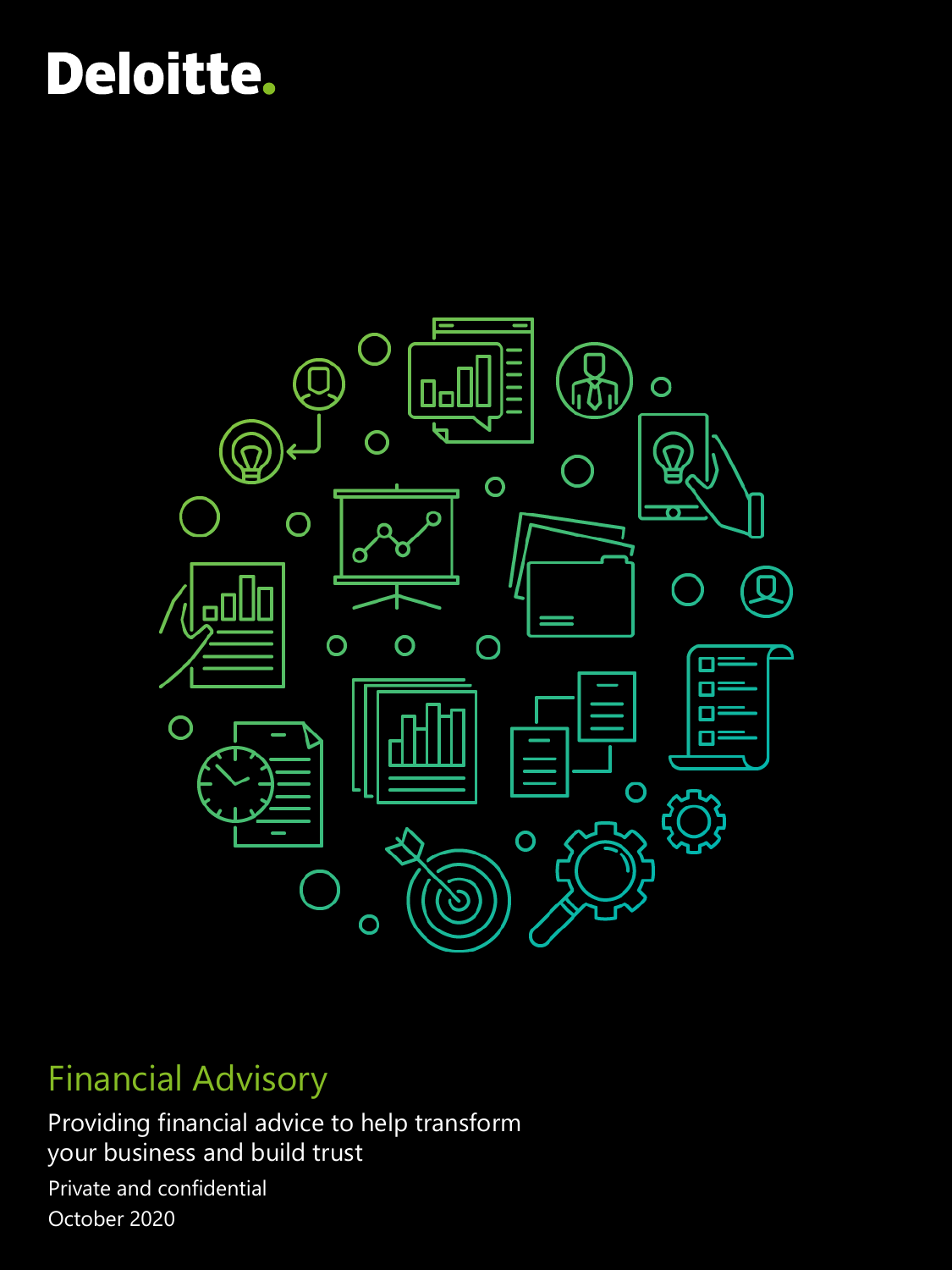What is your organic growth strategy? How well is it executed? What is the best route for fundraising? What role does due diligence play in the success of Mergers and Acquisitions (M&A)? How does one value a company and its operating business and select assets, including intangible assets? How can you deal with the emerging fraud risks? What are the implications of being a dominant player from a marketplace behaviour standpoint? Can technology be used for reputation management?

Deloitte Touche Tohmatsu India LLP's Financial Advisory team provides specialised financial advice on such aspects that have the potential to transform your business and build trust. We cater to clients ranging from multinational corporates, private equity firms, promoter managed businesses, creditors, shareholders, to the public sector. Our 750+ practitioners deliver their expertise through five specialised business teams: Corporate Finance Advisory, Restructuring Services, Forensic and Dispute Services, Transaction Services, and Valuation and Modeling.

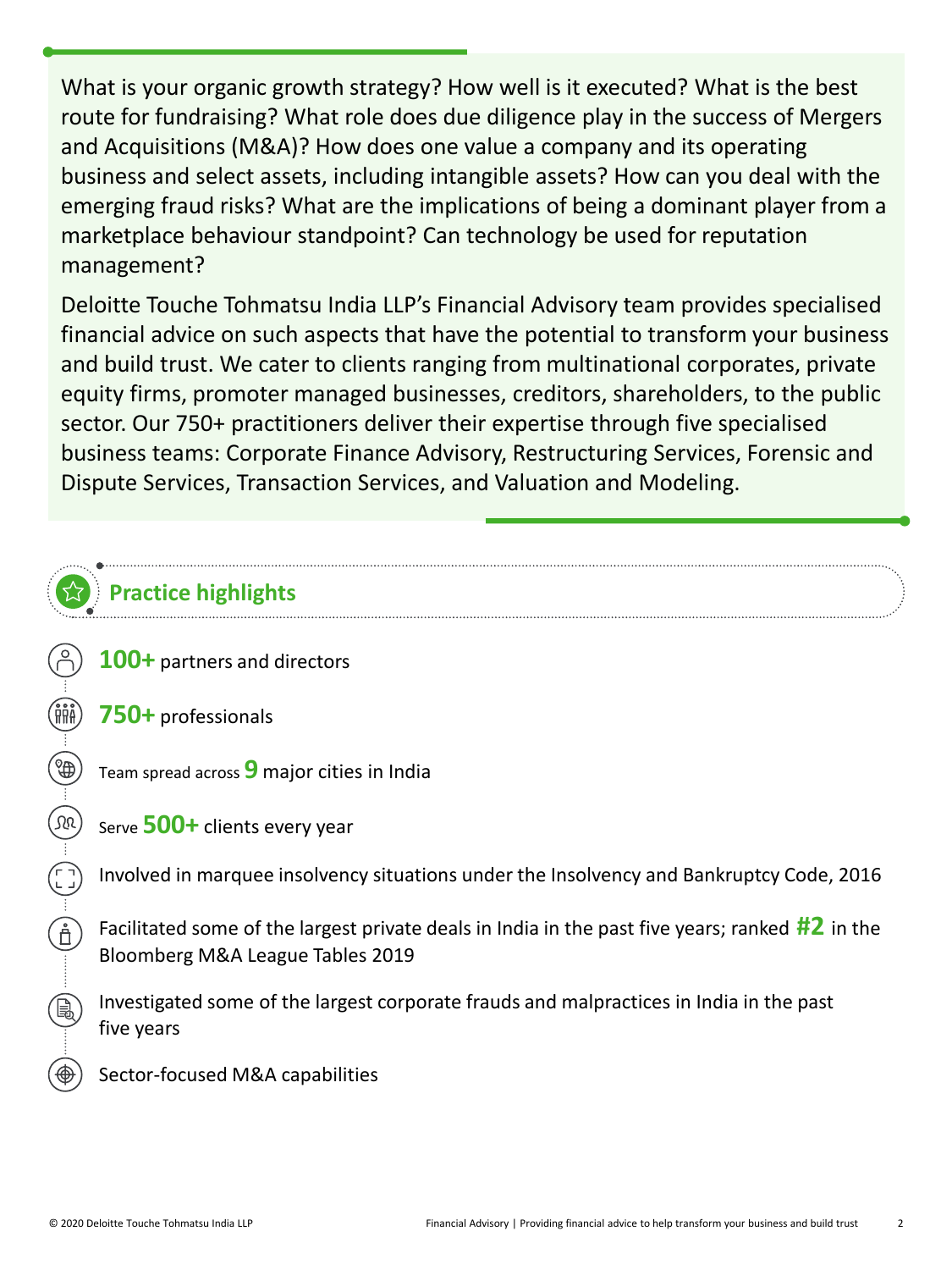## **Forensic and Dispute Services**

## Helps identify and deal with corporate malpractices, fraud scenarios, misconduct, intentional noncompliance, and business disputes

Our forensic specialists help organisations protect their brand and reputation through proactive advice on their exposure to fraud, corruption, and other future business risk issues. The practice helps clients react quickly and confidently in a crisis, investigation, or dispute scenario. The team comprises members with diverse skill sets. These include chartered accountants, professionals with MBA degrees, lawyers, investigative journalists, economists, former law enforcement specialists, market intelligence specialists, computer forensic and data analytics specialists, and engineers.

Key service offerings include the following:

#### ≪ **Financial Crime**

- Anti-money laundering, Know Your Customer (KYC)
- Bribery, corruption, cybercrime, conduct breaches
- Fraud economic and trade sanctions
- Asset tracing and market abuse
- Compliance programme assessments, control reviews and implementation, continuous monitoring
- Regulatory response and strategy
- Forensic insolvency support and remediation

#### ′Q` **Investigations and Remediation**

- Regulatory enforcement and other investigations support and remediation
- Fraud, corruption, and misconduct investigations
- Corporate intelligence services
- Crisis support and response
- Programme integrity assessments to prevent fraud and abuse
- Brand protection
- Third-party due diligence
- Investigative analytics
- Process mining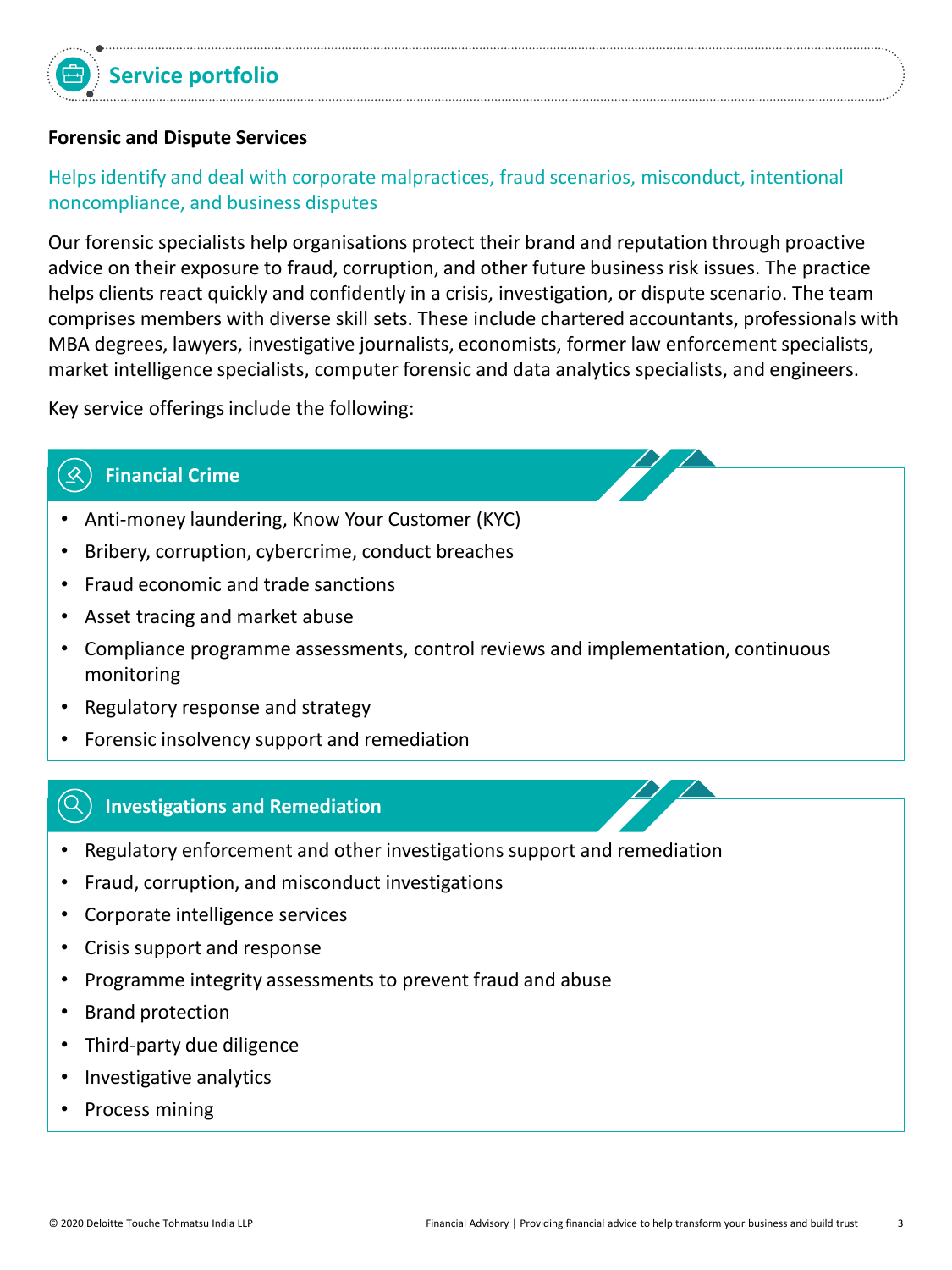#### $\mathcal{B}$ **Dispute and Litigation**

- Commercial claims management and computation
- Expert witness
- International arbitration
- Litigation support
- Dispute advisory
- Expert determination and mediation
- Anti-trust matters

#### $\Box$ **Discovery and Data Governance**

- Data governance and managed services
- Discovery advisory solutions
- Data content intelligence, identification, categorisation, and remediation
- Data hosting, integration, and management
- Document review
- Technology investigations and expert witness

## **Contract Lifecycle Management and Legal Support Services**

- Contract compliance
- Contract lifecycle management

#### $\bf{(m)}$ **Economics, Social, and Governance (ESG)**

- Programme evaluation
- Competition, litigation, markets, and regulation
- Economic modeling and forecasting
- Optimisation and prioritisation

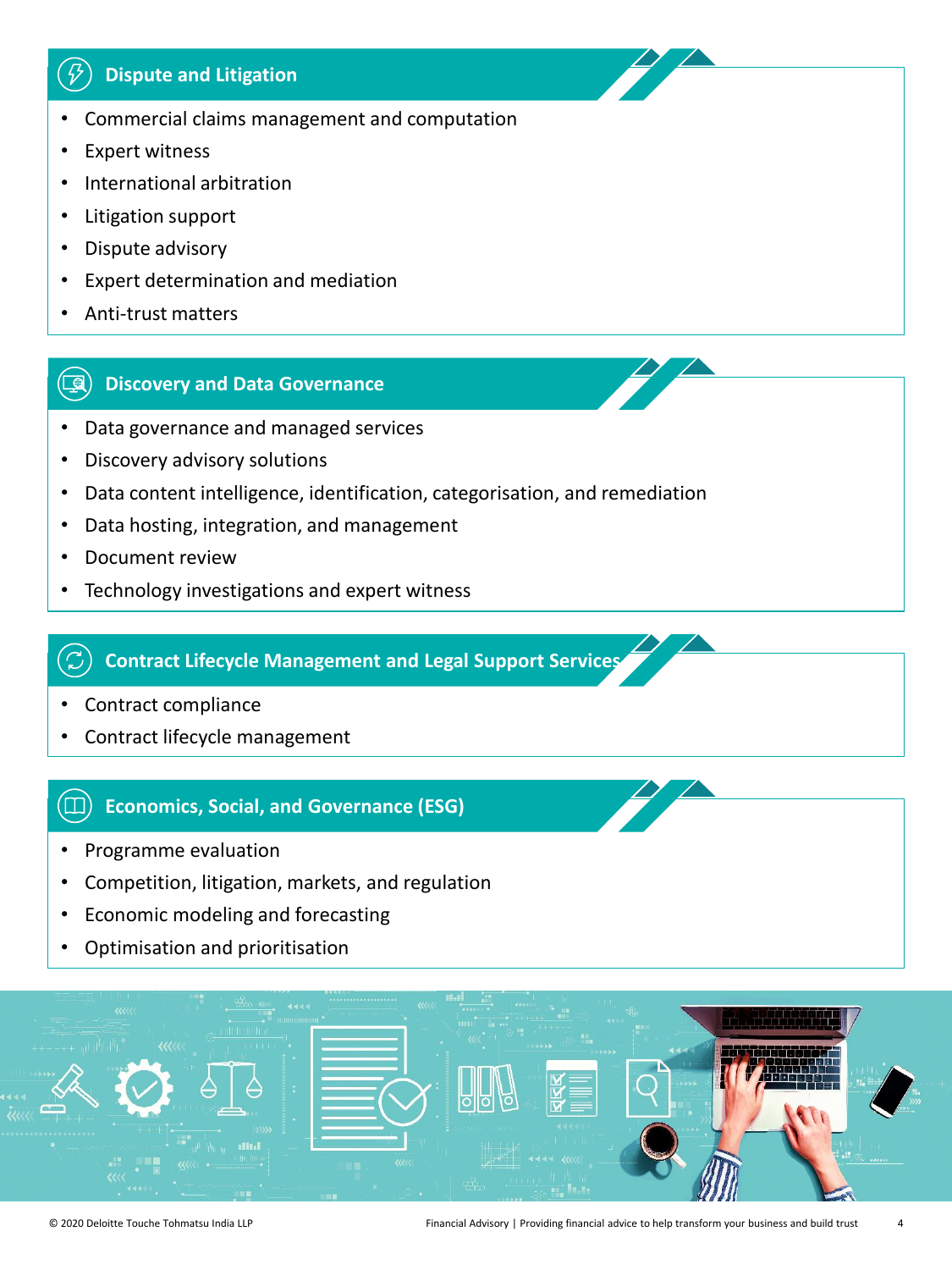## **Focuses on providing comprehensive strategic advice**

Our Corporate Finance team offers a comprehensive suite of services to corporates, private equity funds, venture capital firms, and other investors and creditors. The team consists of industry specialists (consumer business, manufacturing, financial services, pharma and healthcare, energy and resources, real estate, infrastructure, information technology and ITES, and media and telecommunications) and product specialists, who work together to provide the best solution for each transaction.

Our M&A Transaction Services team provides high-quality, comprehensive, and strategically focused financial, accounting, and tax advisory services. The team focuses on issues from various perspectives to ensure that significant value items, risks and other matters have been identified and considered, thereby supporting clients in making informed decisions regarding their transactions. The team combines its core financial due diligence specialisation with the broad experience of our wider firm. In particular, it works closely with M&A tax, M&A strategy, operational due diligence and post-merger integration teams at Deloitte. The team also offers commercial due diligence services to estimate future demand, review regulatory landscape, competition and relative positioning, and independently assess revenue projections. Additionally, as part of our Value Creation Services offering, we provide pre and post deal support on HR and IT due diligence and integration, deal project management office, cost optimisation, operational scalability, cash rationalisation, 100-day planning and execution.

We have a specialised valuation and modeling team that helps clients identify, measure, and articulate the value of their businesses, securities assets, and liabilities in today's ever-changing business landscape and rigorous regulatory environment by providing independent and wellsupported valuations and financial modeling services. We also have a dedicated which specialises in providing valuation and advisory services for fixed assets and real estate. Valuation and modeling services are provided for transactional, accounting, financing, distressed asset resolution, litigation, insurance, strategic, planning, and operational purposes.

Key service offerings include the following:

#### 喝 **Corporate Finance and M&A Advisory**

- M&A strategy
- Deal origination and negotiation support
- Buy and sell-side advisory
- Alliance and joint venture advisory
- Debt and capital advisory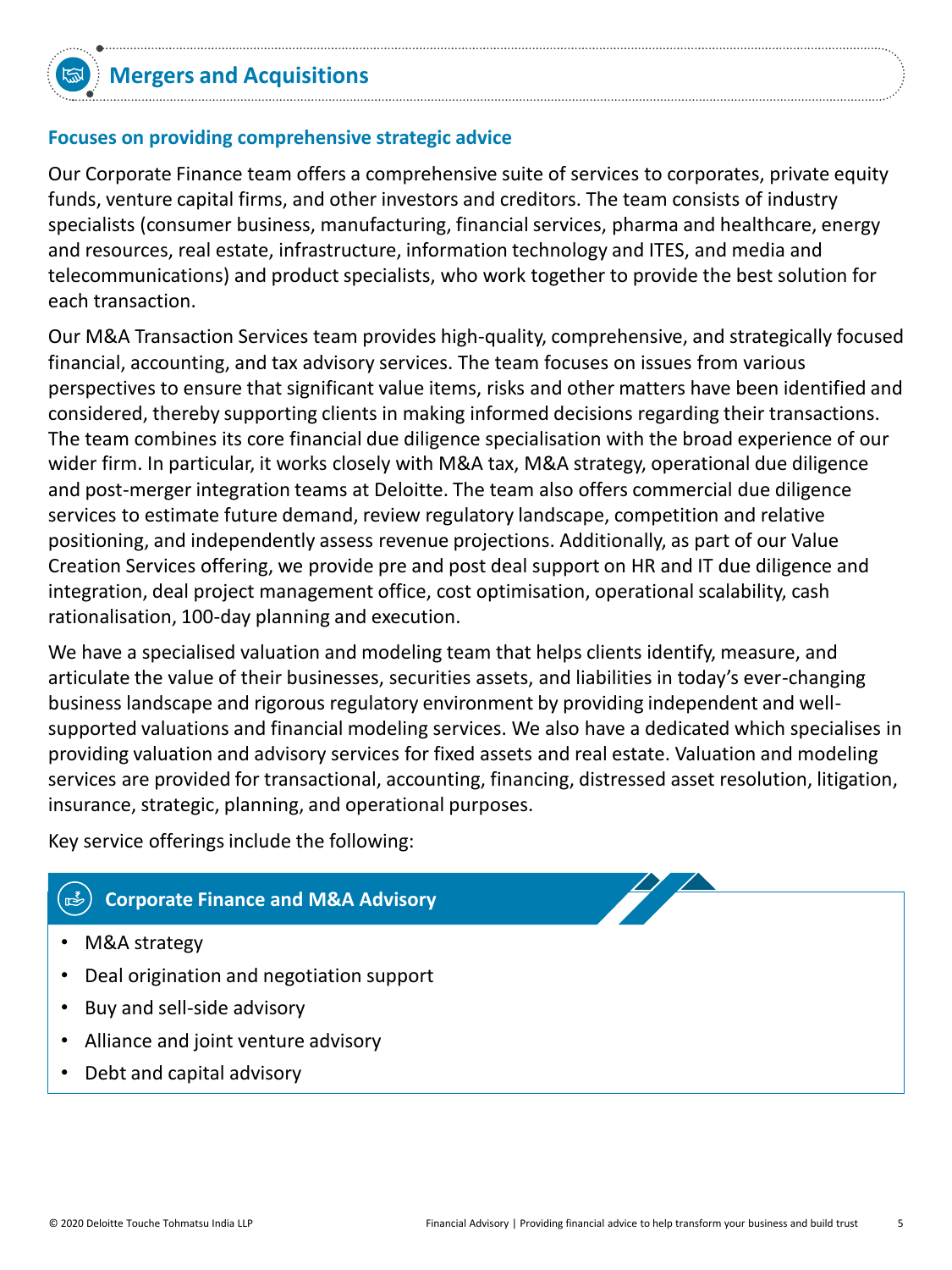#### **Acquisition and Vendor Diligence Services**  $\left( \begin{matrix} \boxed{\mathbf{Q}} \end{matrix} \right)$

- Due diligence and assist services financial, operational, commercial, technology, treasury, and human capital
- Carve-out financial planning
- Cost and revenue synergies
- Bid support
- Contractual support including sale and purchase agreements
- Commercial due diligence

#### 〔1〕 **Valuation and Modeling**

- Tax, financial reporting, legal and regulatory valuations opinions/analysis
- Valuations/value insights/pricing analysis for transactions, reorganisations, financing, stressed assets resolution, and strategic planning
- Financial Modeling, including development, and review of models
- Derivatives and financial instruments, including valuation, modeling, hedge effectiveness assessment, and treasury advisory
- Fixed assets and real estate valuation and advisory, including feasibility analysis, highest and best use studies, market research, technical diligence, and asset management services
- Portfolio valuation services
- Dispute valuation services, including acting as expert witness
- Intellectual property advisory

#### ි.<br>මි **Post-Merger Integration and Divestiture**

- Post-merger financial, accounting, and reporting
- Separation and carve-out planning
- Integration and day 1 planning
- Joint venture planning and establishment
- Post-deal PMO support
- Development and management of transitional service agreement performance and exit

#### **Value Creation Services** $\left(\bigoplus\right)$

- Post-acquisition "100 day" planning and delivery
- Operational performance improvement and portfolio optimisation
- Cash and working capital management
- Activist advisory
- Upside identification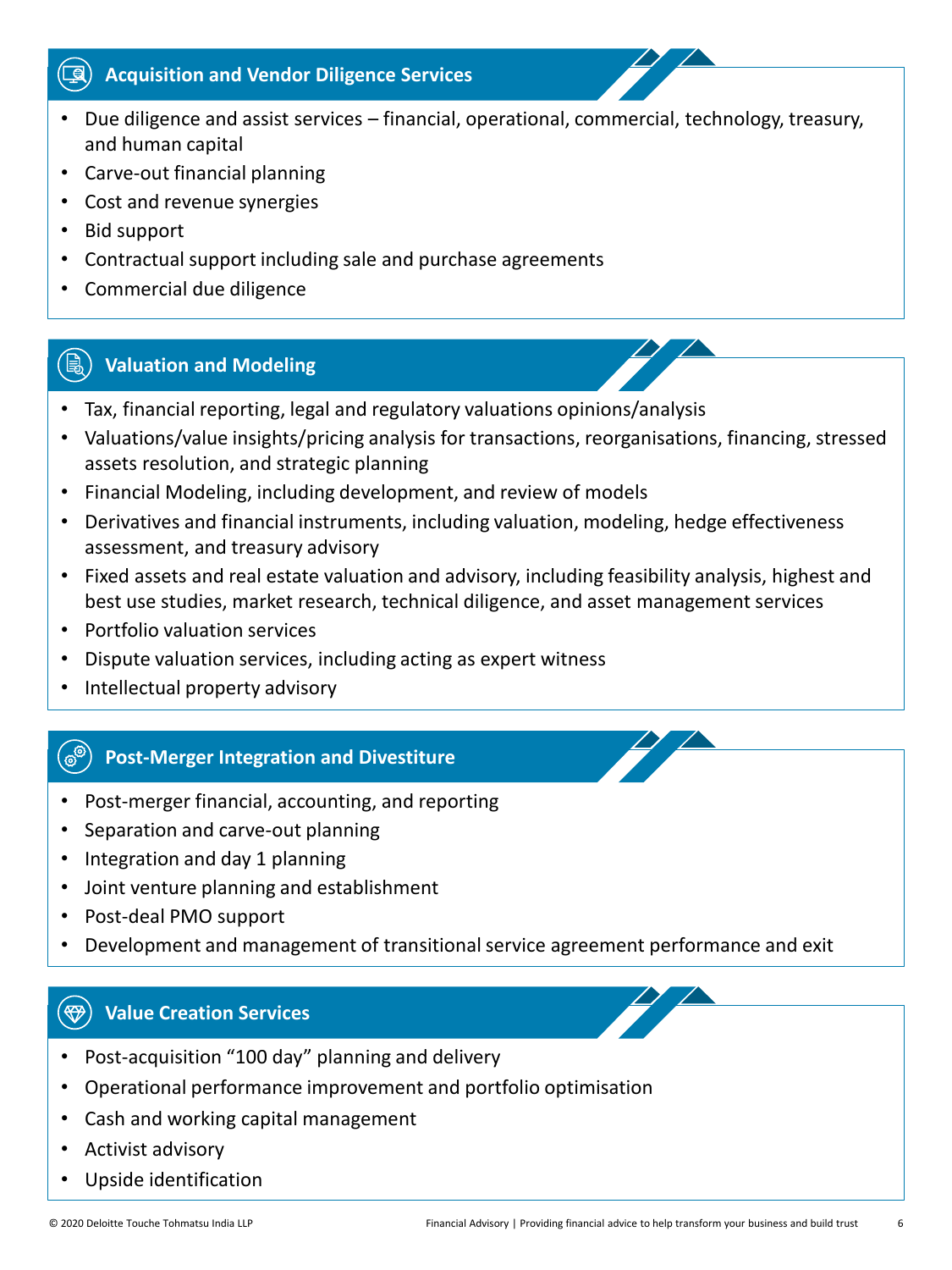

## **Restructuring and Capital Projects**

## **Provides sound business restructuring advice**

Our restructuring services team helps clients relook at their financial models in times of adversity. It is currently involved in marquee insolvency situations under the Insolvency and Bankruptcy Code, 2016. The team comprises resolution professionals with in-depth expertise in transaction reviews and financial management.

Key offerings include the following:

#### **Restructuring Advisory**  $\mathbb{Z}$

- Financial restructuring advisory, including divestiture/induction of strategic investors
- Turnaround services and chief restructuring officer
- Insolvency and contingency planning
- Restructuring debt and capital advisory
- Managed exit
- Liquidity management (cash and working capital)
- Accelerated M&A
- Independent business review and strategic options
- Supplier risk management
- Third-party credit risk
- Portfolio lead advisory services

## **Infrastructure and Capital Projects**

- Infrastructure M&A
- Capital projects transformation